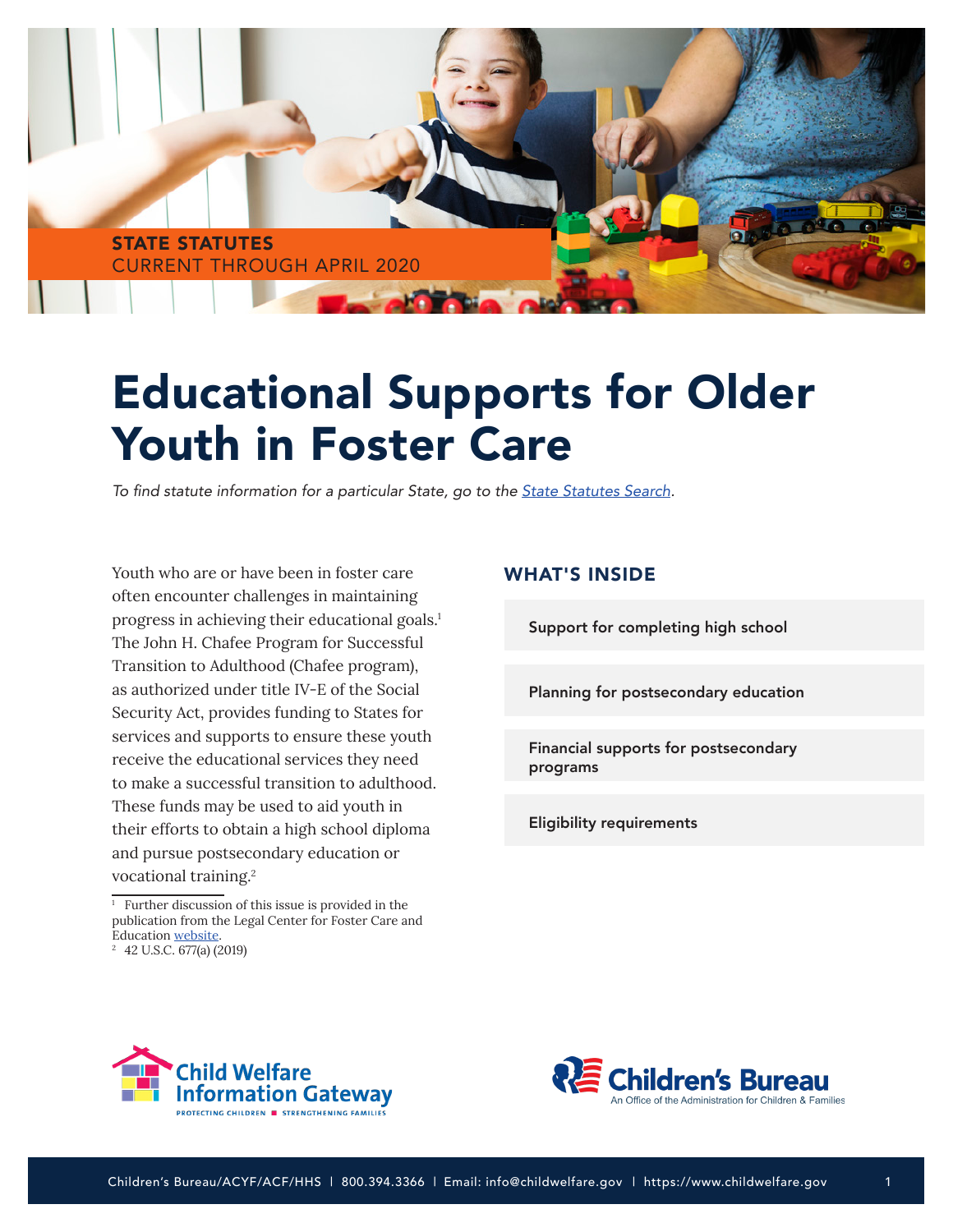<span id="page-1-0"></span>For this publication, statutes, regulations, and policies regarding the services and programs available to support the achievement of the educational goals of youth in foster care were collected from across all States, the District of Columbia, and the U.S. territories. An analysis of the information collected informs the content that follows.

# SUPPORT FOR COMPLETING HIGH SCHOOL

Through the Chafee program, youth who are or have been in foster care are eligible for certain educational supports that focus on enabling youth to seek a high school diploma or its equivalent. Approximately 38 States and the District of Columbia have laws or policies that describe the services that support youth in reaching their secondary education goals.3

Examples of the specific types of assistance that State laws and policies allow include the following:

- Academic counseling
- **Preparation for a general educational** development (GED) high school equivalency certification, including studying for the GED exam
- Tutoring, help with homework, and studyskills training
- **Literacy training**
- Help accessing educational resources

• Credit recovery programs for youth who are behind in school or dropout recovery programs for youth who have dropped out of school and fallen behind academically to help them take or repeat a course through classroom, online, small-group, or one-onone instruction

## PLANNING FOR POSTSECONDARY EDUCATION

Approximately 38 States<sup>4</sup> and the District of Columbia have laws or policies that describe the services that help youth plan and prepare to enter postsecondary education programs, including college attendance or vocational training. These postsecondary educational supports may include counseling, mentoring, career planning, assistance with completing applications for admission, and financial assistance.

Examples of the specific types of assistance that State laws and policies allow include the following:

- College preparatory programs and planning assistance
- Classes to prepare for college aptitude tests
- Assistance with completing college applications and financial aid applications
- **Payment of fees for college aptitude tests** and college applications
- College tours

<sup>&</sup>lt;sup>3</sup> The word "approximately" is used to stress the fact that States frequently amend their laws. This information is current through April 2020. The States that have laws or policies that describe the educational services provided include Arizona, Arkansas, California, Colorado, Connecticut, Delaware, Florida, Georgia, Idaho, Indiana, Kansas, Kentucky, Louisiana, Maine, Maryland, Massachusetts, Michigan, Minnesota, Mississippi, Missouri, Montana, Nebraska, Nevada, New Jersey, New York, Ohio, Oregon, Pennsylvania, Rhode Island, South Carolina, Tennessee, Texas, Utah, Vermont, Virginia, Washington, West Virginia, and Wyoming.

<sup>4</sup> Alabama, Arizona, Arkansas, California, Connecticut, Delaware, Florida, Georgia, Idaho, Indiana, Iowa, Kentucky, Louisiana, Maine, Massachusetts, Michigan, Minnesota, Mississippi, Missouri, Montana, Nebraska, Nevada, New Hampshire, New Jersey, New York, North Carolina, North Dakota, Ohio, Oregon, South Carolina, Tennessee, Texas, Utah, Vermont, Virginia, Washington, West Virginia, and Wisconsin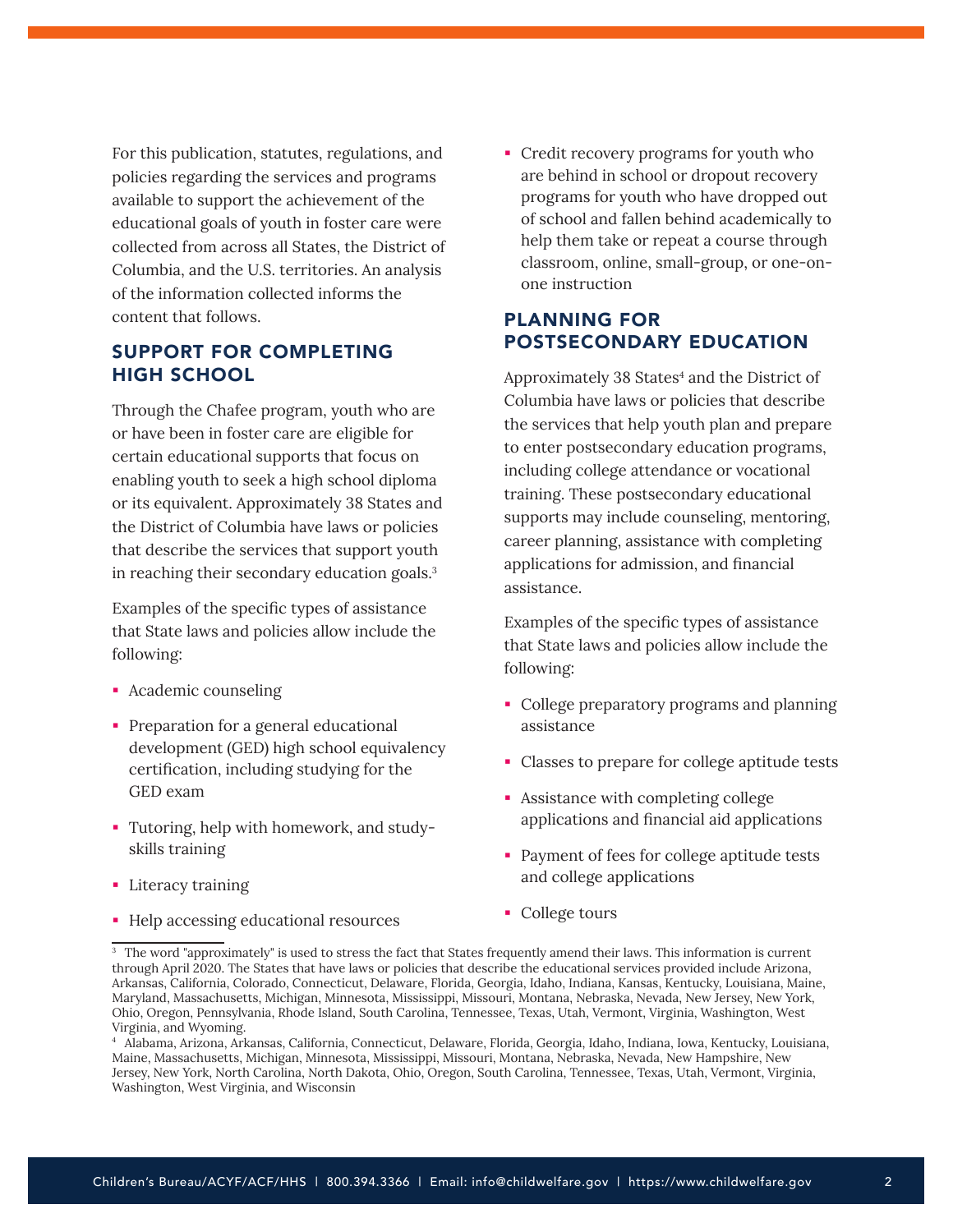- <span id="page-2-0"></span>Tutoring while in college
- Designated on-campus personnel to assist the student in accessing available supports and services<sup>5</sup>

## FINANCIAL SUPPORTS FOR POSTSECONDARY PROGRAMS

Any youth may be eligible for Federal financial assistance, such as a Pell grant, to help pay for college attendance. To determine eligibility for this assistance, the youth must complete and submit the Free Application for Federal Student Aid (FAFSA). In general, Federal financial assistance recognizes that youth who were in foster care are in unique circumstances with regards to how aid is considered. For example, neither legal guardians nor foster parents are considered parents when the youth completes the FAFSA, and information regarding their income and household size do not need to be included.

A source of financial support specifically for youth who have been in foster care is the Education and Training Voucher (ETV) program. The ETV program is a federally funded, State- or Tribe- administered program that was added to the Chafee

program in 2002. It provides limited financial assistance for postsecondary training and education to youth who have aged out of foster care or who have left foster care after age 16 through kinship guardianship or adoption. Eligible students may receive grants of up to \$5,000 per year for up to 5 years or until their 26th birthday. The ETV program can only help students pay for items as established in the institution's "Cost of Attendance" such as tuition, room and board, meal cards, and books and school supplies.

Approximately 34 States<sup>6</sup> provide their own State-funded financial assistance to students who are or were formerly in foster care,<sup>7</sup> usually in the form of vouchers, waivers, grants, or scholarships that cover the full cost of tuition and fees to attend the State's public universities.<sup>8</sup> These tuition waivers can be applied to 2- and 4-year degree programs or vocational training programs. In 15 States,<sup>9</sup> the amount of financial assistance may be sufficient to cover some of the student's other expenses, including room, board, books, supplies, and transportation costs.10

<sup>5</sup> In Alabama, California, Florida, Indiana, Maine, New York, North Carolina, Ohio, Pennsylvania, Texas, Washington, and the District of Columbia

<sup>6</sup> Alabama, Alaska, Arizona, California, Connecticut, Florida, Georgia, Illinois, Iowa (covers one-half the average cost of tuition), Kansas, Kentucky, Maine, Maryland, Massachusetts, Michigan, Minnesota, Missouri, Nevada, New Hampshire, New Jersey, New Mexico, New York, North Carolina, Oklahoma, Oregon, Pennsylvania, Rhode Island, Tennessee, Texas, Utah, Vermont (for up to \$3,000 annually), Virginia, Washington, and West Virginia

<sup>7</sup> Four other states—Indiana, Nebraska (for one-half the cost of tuition), Ohio, and South Carolina—have scholarships programs for students demonstrating financial need that is also available to youth currently or formerly in foster care. 8 In Pennsylvania, eligible institutions of higher education include private colleges and universities.

<sup>9</sup> California, Connecticut, Florida, Georgia, Illinois, Kansas, Louisiana, Maine, Michigan, New Hampshire (through a separate application for a room-and-board scholarship), New Jersey, New York, Ohio, Rhode Island, and Washington <sup>10</sup> The University of Washington maintains a web page, [Tuition Waivers by State,](http://depts.washington.edu/fostered/tuition-waivers-state) that provides information by State on tuition waivers and contact information for each waiver program manager.